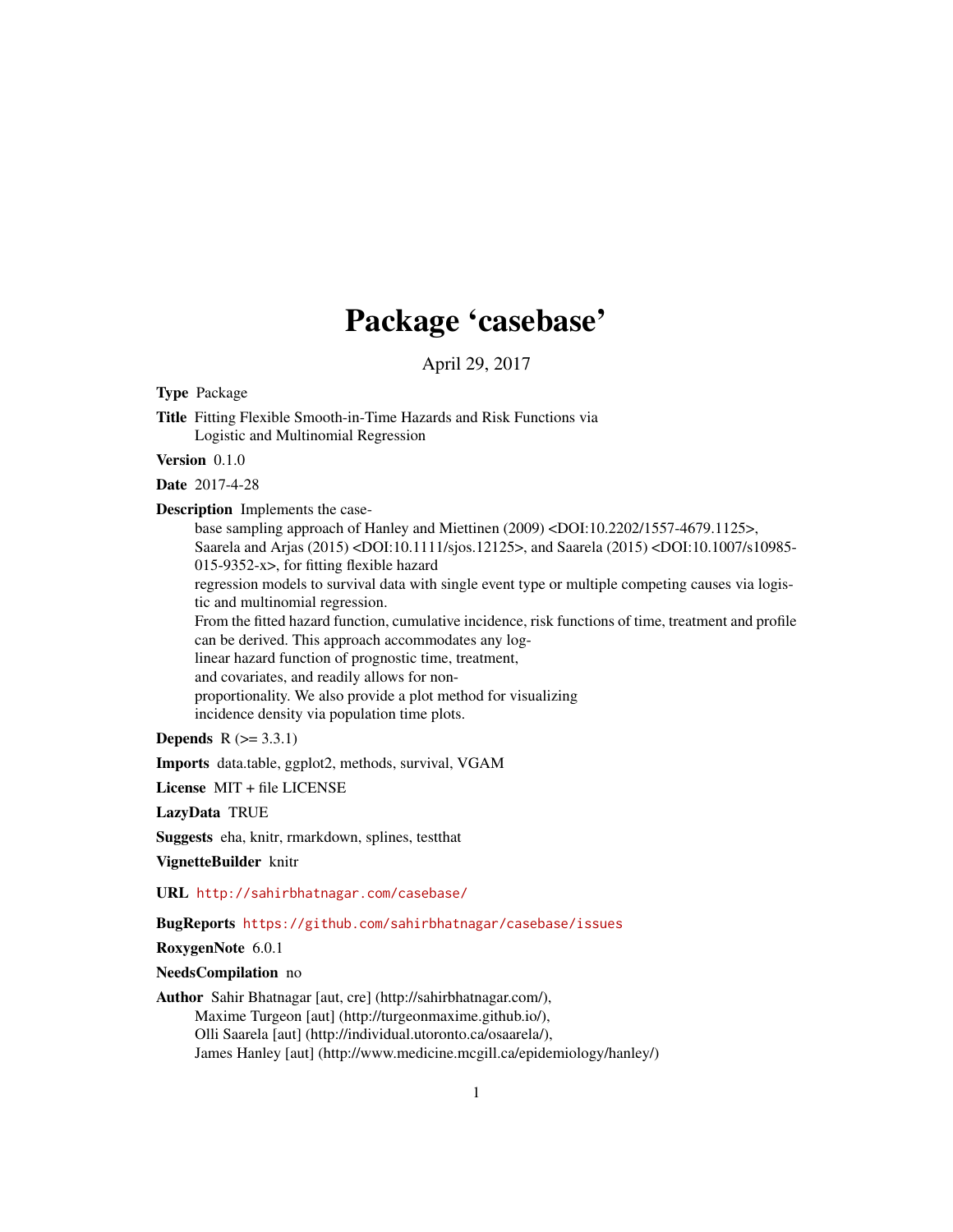<span id="page-1-0"></span>Maintainer Sahir Bhatnagar <sahir.bhatnagar@gmail.com>

Repository CRAN

Date/Publication 2017-04-28 23:27:54 UTC

### R topics documented:

#### **Index** [15](#page-14-0)

<span id="page-1-1"></span>

absoluteRisk *Compute absolute risks using the fitted hazard function.*

#### Description

Using the output of the function fitSmoothHazard, we can compute absolute risks by integrating the fitted hazard function over a time period and then converting this to an estimated survival for each individual.

#### Usage

```
absoluteRisk(object, ...)
## Default S3 method:
absoluteRisk(object, ...)
## S3 method for class 'glm'
absoluteRisk(object, time, newdata, method = c("montecarlo",
  "numerical"), n\tan p = 1000, ...## S3 method for class 'CompRisk'
absoluteRisk(object, time, newdata,
 method = c("montecarlo", "numerical"), nsamp = 1000, ...)
```
#### Arguments

| object                  | Output of function fitSmoothHazard.                                    |
|-------------------------|------------------------------------------------------------------------|
| $\cdot$ $\cdot$ $\cdot$ | Extra parameters. Currently these are simply ignored.                  |
| time                    | A vector of time points at which we should compute the absolute risks. |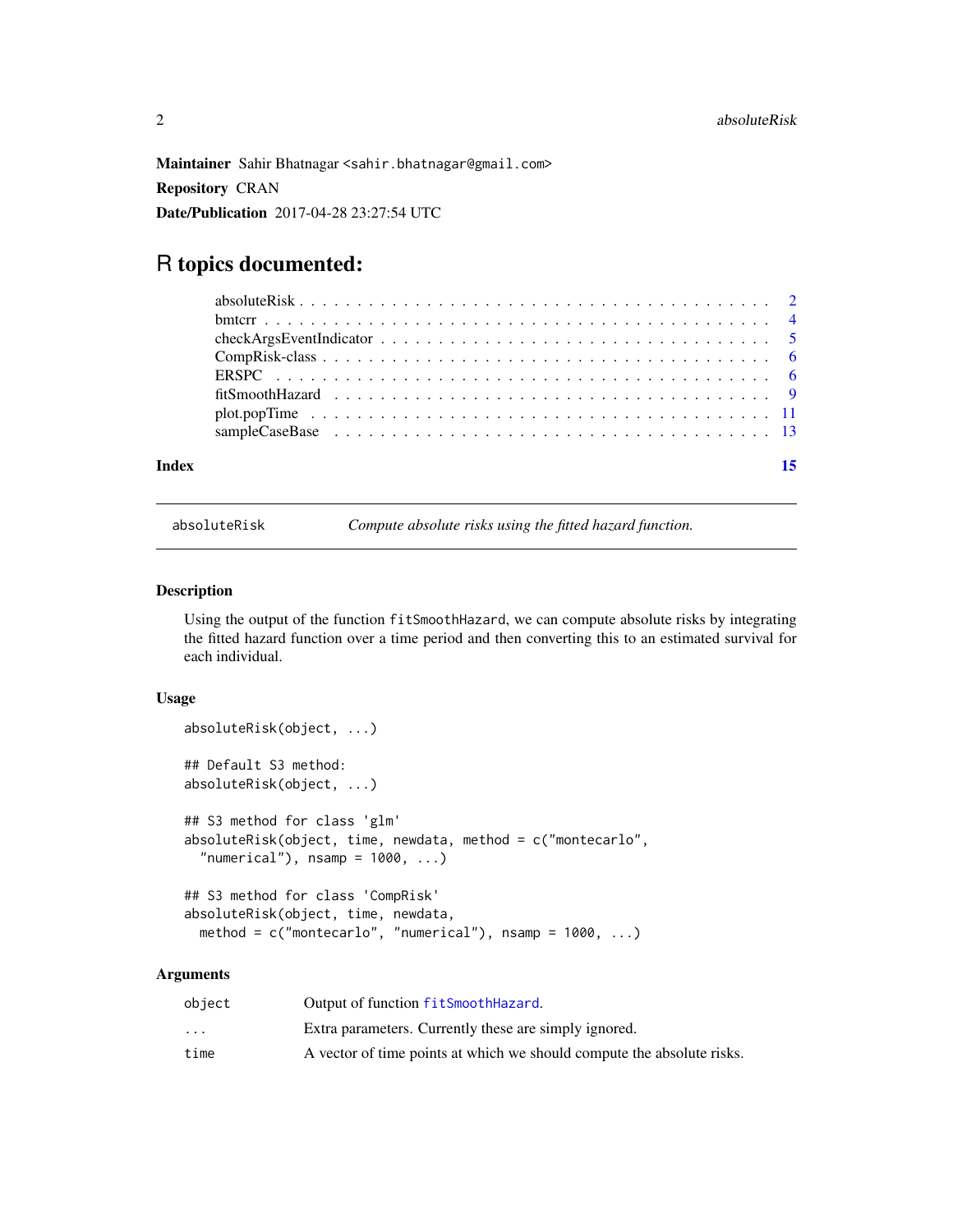#### <span id="page-2-0"></span>absoluteRisk 3

| newdata | Optionally, a data frame in which to look for variables with which to predict. If<br>omitted, the mean absolute risk is returned.                                                       |
|---------|-----------------------------------------------------------------------------------------------------------------------------------------------------------------------------------------|
| method  | Method used for integration. Defaults to "montecarlo", which implements<br>Monte-Carlo integration. The only other option is "numerical", which simply<br>calls the function integrate. |
| nsamp   | Maximal number of subdivisions (if method $=$ "numerical") or number of<br>sampled points (if method $=$ "montecarlo").                                                                 |

#### Details

If the user supplies the original dataset through the parameter newdata, the mean absolute risk can be computed as the average of the output vector.

In general, if time is a vector of length greater than one, the output will include a column corresponding to the provided time points. Some modifications of the time vector are done: time=0 is added, the time points are ordered, and duplicates are removed. All these modifications simplify the computations and give an output that can easily be used to plot risk curves.

On the other hand, if time corresponds to a single time point, the output does not include a column corresponding to time.

If there is no competing risk, the output is a matrix where each column corresponds to the several covariate profiles, and where each row corresponds to a time point. If there are competing risks, the output will be a 3-dimensional array, with the third dimension corresponding to the different events.

The numerical method should be good enough in most situation, but Monte Carlo integration can give more accurate results when the estimated hazard function is not smooth (e.g. when modeling with time-varying covariates). However, if there are competing risks, we strongly encourage the user to select Monte-Carlo integration, which is much faster than the numerical method. (This is due to the current implementation of the numerical method, and it may be improved in future versions.)

#### Value

Returns the estimated absolute risk for the user-supplied covariate profiles. This will be stored in a 2- or 3-dimensional array, depending on the input. See details.

```
# Simulate censored survival data for two outcome types from exponential distributions
library(data.table)
set.seed(12345)
nobs <- 1000
tlim < -20# simulation parameters
b1 < -200b2 < -50# event type 0-censored, 1-event of interest, 2-competing event
# t observed time/endpoint
# z is a binary covariate
```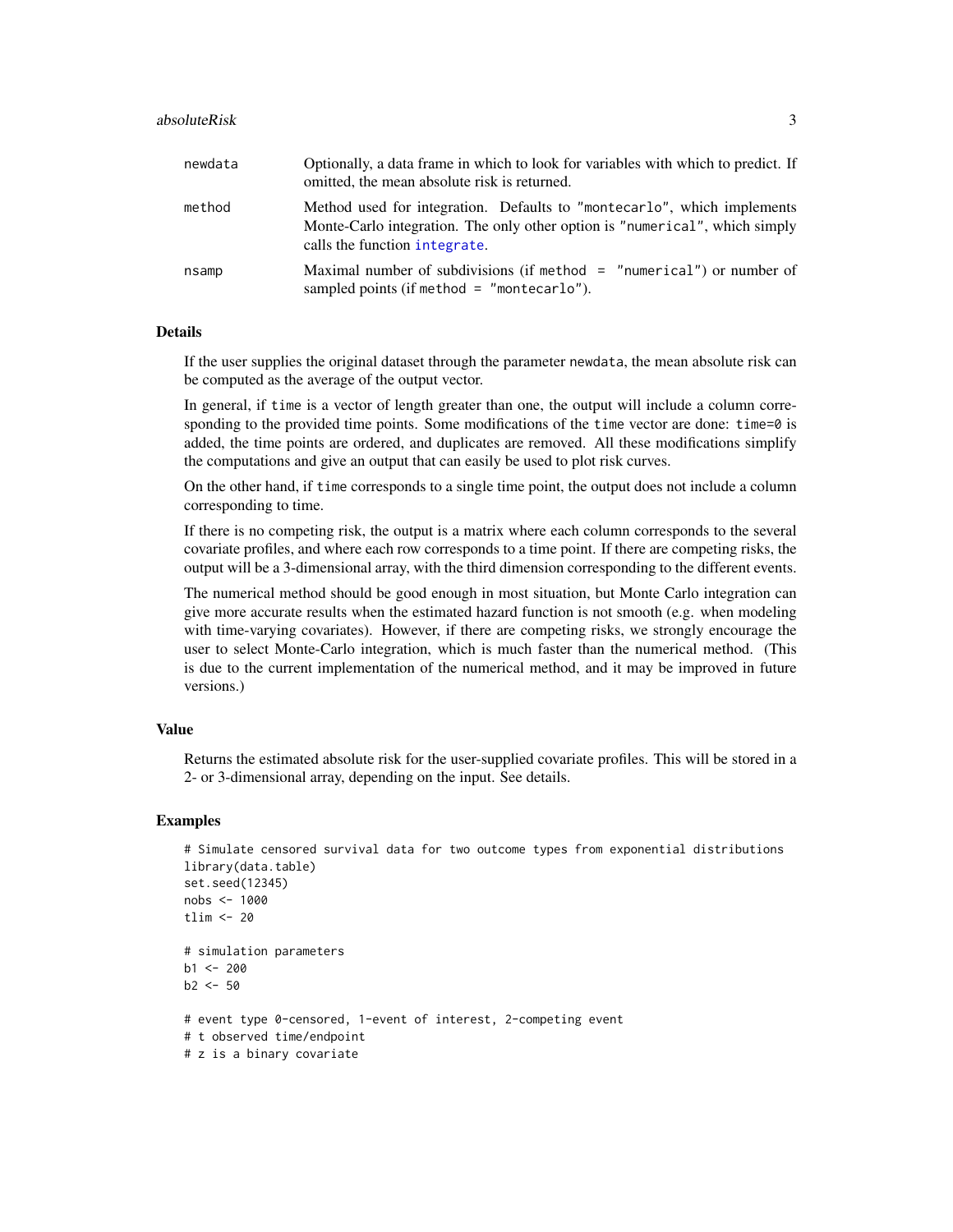```
DT <- data.table(z=rbinom(nobs, 1, 0.5))
DT[, \rightrightarrows" ("t_event" = rweibull(nobs, 1, b1),
           "t_{comp" = rweibull(nobs, 1, b2))]DT[, `:=`("event" = 1 * (t_events < t_{comp}) + 2 * (t_events > t_{comp}),"time" = pmin(t_event, t_comp))]
DT[time >= tlim, \text{':=}'("event" = 0, "time" = tlim)]
out_linear <- fitSmoothHazard(event ~ time + z, DT)
out_log <- fitSmoothHazard(event ~ log(time) + z, DT)
linear_risk <- absoluteRisk(out_linear, time = 10, newdata = data.table("z"=c(0,1)))
log_risk <- absoluteRisk(out_log, time = 10, newdata = data.table("z"=c(0,1)))
```
bmtcrr *Data on transplant patients*

#### **Description**

Data on patients who underwent haematopoietic stem cell transplantation for acute leukaemia.

#### Usage

bmtcrr

#### Format

A dataframe with 177 observations and 7 variables:

Sex Gender of the individual

D Disease: lymphoblastic or myeloblastic leukemia, abbreviated as ALL and AML, respectively

Phase Phase at transplant (Relapse, CR1, CR2, CR3)

Age Age at the beginning of follow-up

Status Status indicator: 0=censored, 1=relapse, 2=competing event

Source Source of stem cells: bone marrow and peripheral blood, coded as BM+PB, or peripheral blood only, coded as PB

ftime Failure time in months

#### Source

Available at the following website: <http://www.stat.unipg.it/luca/R/>

#### References

Scrucca L, Santucci A, Aversa F. Competing risk analysis using R: an easy guide for clinicians. Bone Marrow Transplant. 2007 Aug;40(4):381-7. doi: 10.1038/sj.bmt.1705727.

<span id="page-3-0"></span>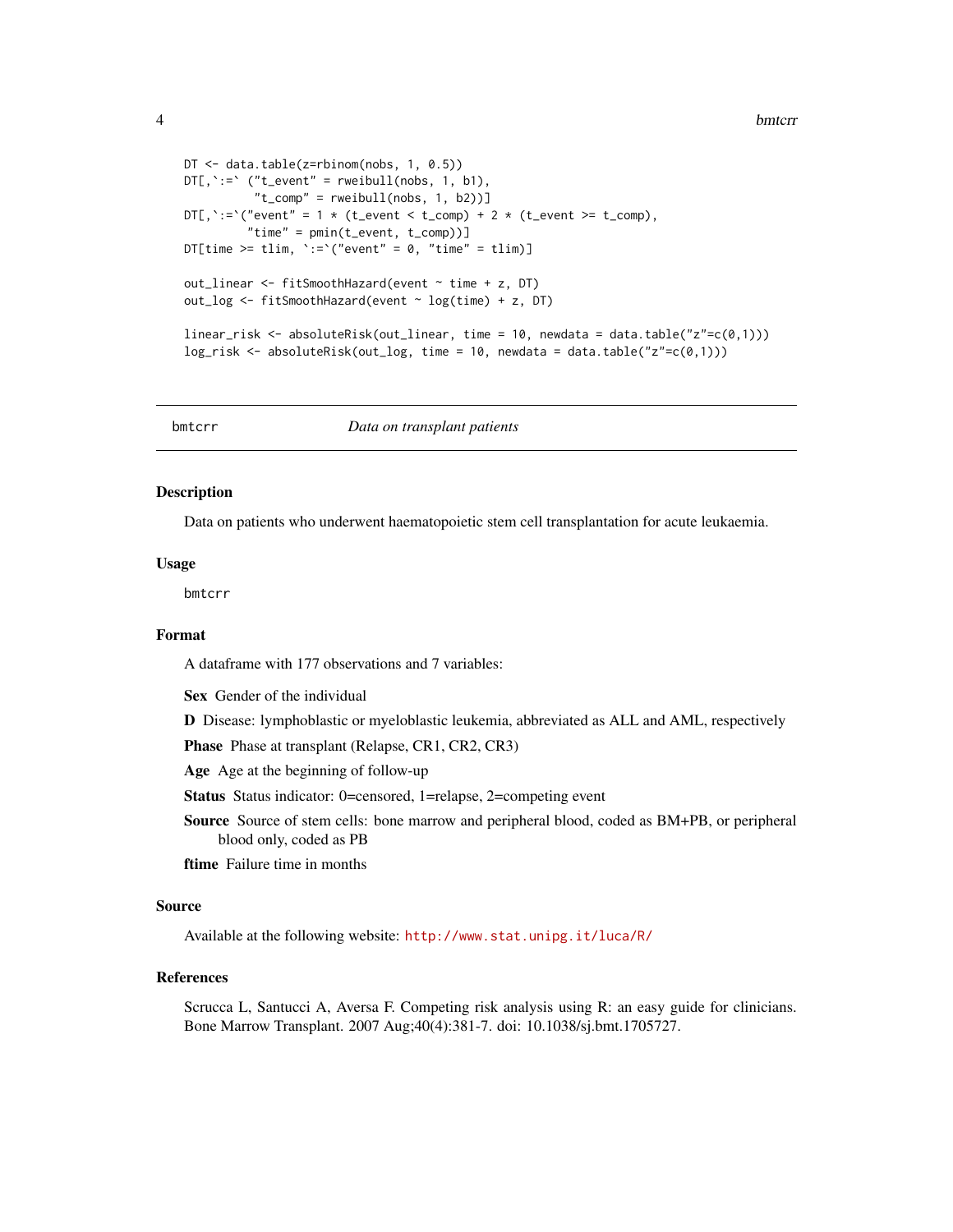<span id="page-4-0"></span>checkArgsEventIndicator

*Check that Event is in Correct Format*

#### **Description**

Checks for event categories and gives a warning message indicating which level is assumed to be the reference level.

#### Usage

checkArgsEventIndicator(data, event, censored.indicator)

#### Arguments

| data               | a data. frame or data. table containing the source dataset.                                                                                                                                                                                                                                                                                                                                                                                    |
|--------------------|------------------------------------------------------------------------------------------------------------------------------------------------------------------------------------------------------------------------------------------------------------------------------------------------------------------------------------------------------------------------------------------------------------------------------------------------|
| event              | a character string giving the name of the event variable contained in data.<br>See Details. If event is a numeric variable, then 0 needs to represent a cen-<br>sored observation, 1 needs to be the event of interest. Integers 2, 3,  and<br>so on are treated as competing events. If event is a factor or character and<br>censored indicator is not specified, this function will assume the reference<br>level is the censored indicator |
| censored.indicator |                                                                                                                                                                                                                                                                                                                                                                                                                                                |
|                    | a character string of length 1 indicating which value in event is the censored.<br>This function will use relevel to set censored indicator as the reference                                                                                                                                                                                                                                                                                   |

#### Value

A list of length two. The first element is the factored event, and the second element is the numeric representation of the event

level. This argument is ignored if the event variable is a numeric

```
## Not run:
library(survival) # for veteran data
checkArgsEventIndicator(data = veteran, event = "celltype", censored.indicator = "smallcell")
checkArgsEventIndicator(data = veteran, event = "status")
checkArgsEventIndicator(data = veteran, event = "trt") # returns error
url <- "https://raw.githubusercontent.com/sahirbhatnagar/casebase/master/inst/extdata/bmtcrr.csv"
bmt <- read.csv(url)
checkArgsEventIndicator(data = bmt, event = "Sex", censored.indicator = "M")
checkArgsEventIndicator(data = bmt, event = "D", censored.indicator = "AML")
checkArgsEventIndicator(data = bmt, event = "D", censored.indicator = "AMLL") #returns error
checkArgsEventIndicator(data = bmt, event = "Source")
checkArgsEventIndicator(data = bmt, event = "Status")
```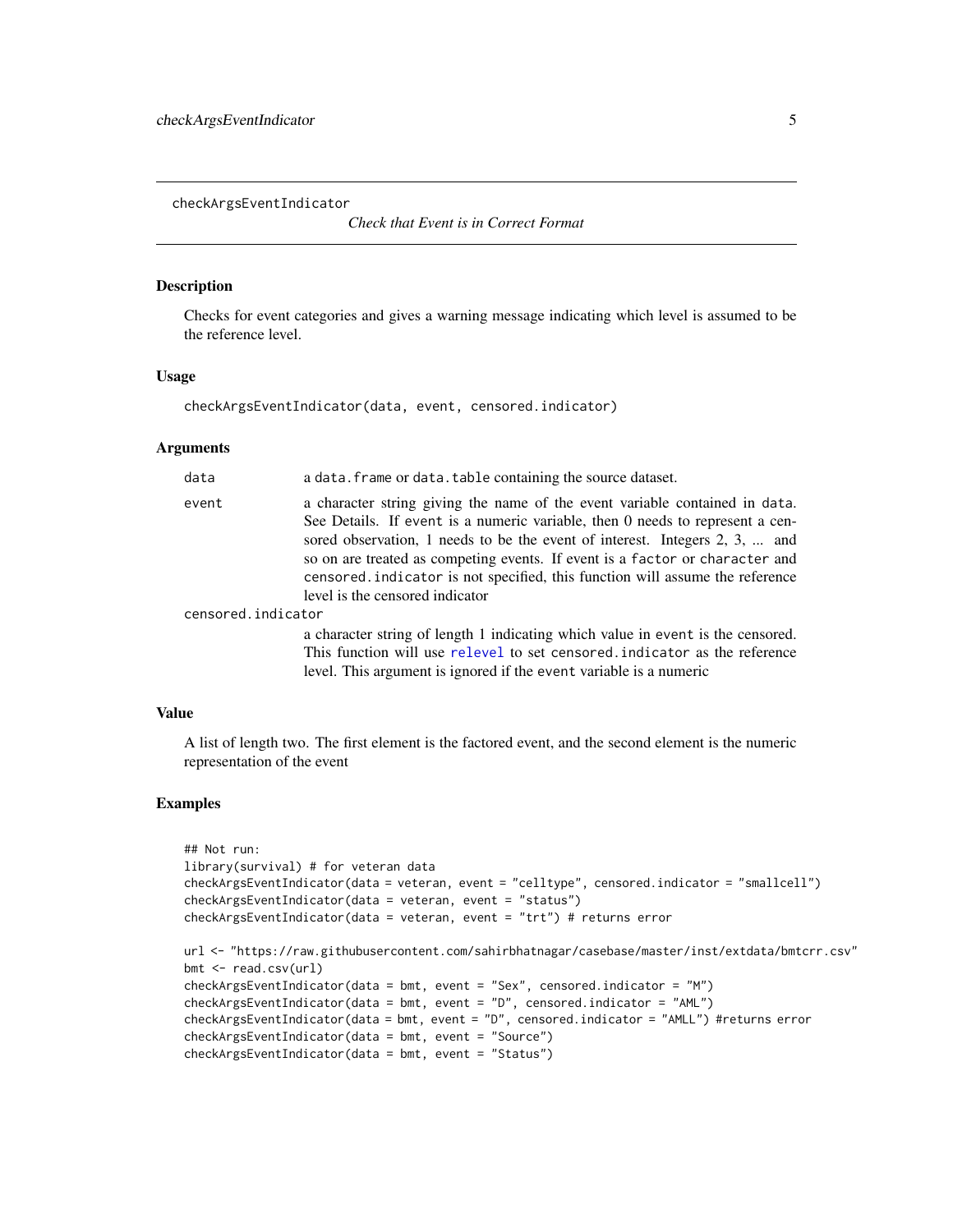```
checkArgsEventIndicator(data = bmt, event = "Status", censored.indicator = 3)
```
## End(Not run)

CompRisk-class *An S4 class to store the output of fitSmoothHazard*

#### <span id="page-5-1"></span>Description

This class inherits from vglm-class.

#### Usage

```
summary(object, ...)
```
## S4 method for signature 'CompRisk' summary(object)

#### Arguments

| object | Object of class CompRisk |
|--------|--------------------------|
| .      | Extra parameters         |

#### **Slots**

- originalData Data.frame containing the original data (i.e. before case-base sampling). This is used by the [absoluteRisk](#page-1-1) function.
- typeEvents Numeric factor which encodes the type of events being considered (including censoring).

timeVar Character string giving the name of the time variable, as appearing in originalData

eventVar Character string giving the name of the event variable, as appearing in originalData

ERSPC *Data on the men in the European Randomized Study of Prostate Cancer Screening*

#### Description

This data set lists the individual observations for 159,893 men in the core age group between the ages of 55 and 69 years at entry.

#### Usage

ERSPC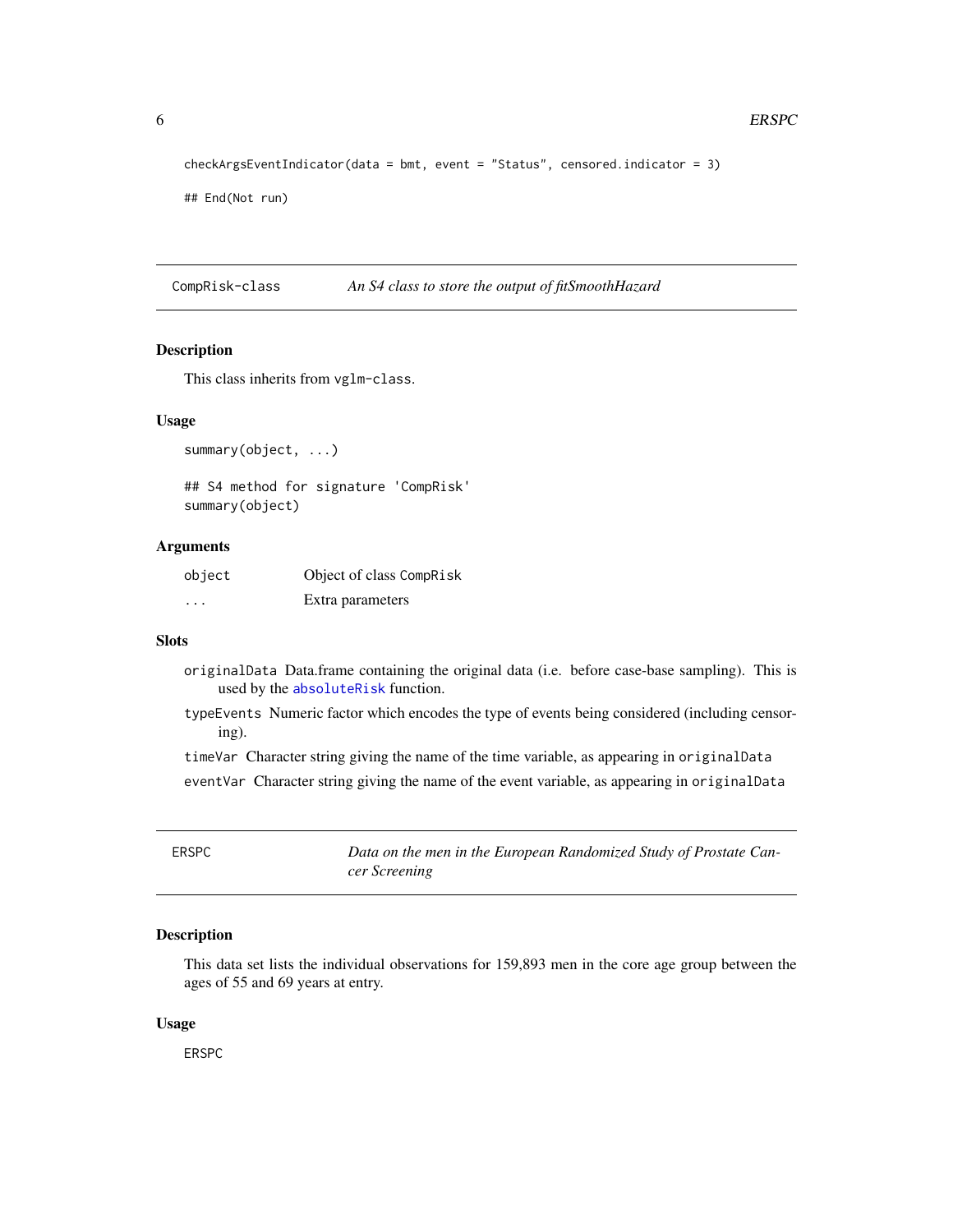#### $ERSPC$  7

#### Format

A data frame with 159,893 observations on the following 3 variables:

ScrArm Whether in Screening Arm (1) or non-Screening arm (0) [numeric]

- Follow.Up.Time The time, measured in years from randomization, at which follow-up was terminated
- **DeadOfPrCa** Whether follow-up was terminated by Death from Prostate Cancer (1) or by death from other causes, or administratively (0)

#### Details

The men were recruited from seven European countries (centres). Each centre began recruitment at a different time, ranging from 1991 to 1998. The last entry was in December 2003. The uniform censoring date was December 31, 2006. The randomization ratio was 1:1 in six of the seven centres. In the seventh, Finland, the size of the screening group was fixed at 32,000 subjects. Because the whole birth cohort underwent randomization, this led to a ratio, for the screening group to the control group, of approximately 1 to 1.5, and to the non-screening arm being larger than the screening arm.

#### Source

The individual censored values were recovered by James Hanley from the Postcript code that the NEJM article (Schroder et al.) used to render Figure 2 (see Liu et al. for details). The uncensored values were more difficult to recover exactly, as the 'jumps' in the Nelson-Aalen plot are not as monotonic as first principles would imply. Thus, for each arm, the numbers of deaths in each 1-year time-bin were estimated from the differences in the cumulative incidence curves at years  $1, 2, \ldots$ , applied to the numbers at risk within the time-interval. The death times were then distributed at random within each bin.

The interested reader can 'see' the large numbers of individual censored values by zooming in on the original pdf Figure, and watching the Figure being re-rendered, or by printing the graph and watching the printer 'pause' while it superimposes several thousand dots (censored values) onto the curve. Watching these is what prompted JH to look at what lay 'behind' the curve. The curve itself can be drawn using fewer than 1000 line segments, and unless on peers into the PostScript) the almost 160,000 dots generated by Stata are invisible.

#### References

Liu Z, Rich B, Hanley JA. Recovering the raw data behind a non-parametric survival curve. Systematic Reviews 2014 Dec 30;3:151. doi: 10.1186/2046-4053-3-151.

Schroder FH, et al., for the ERSPC Investigators.Screening and Prostate-Cancer Mortality in a Randomized European Study. N Engl J Med 2009;360:1320-8.

#### Examples

## Not run:

### cumulative incidence plots library(survival)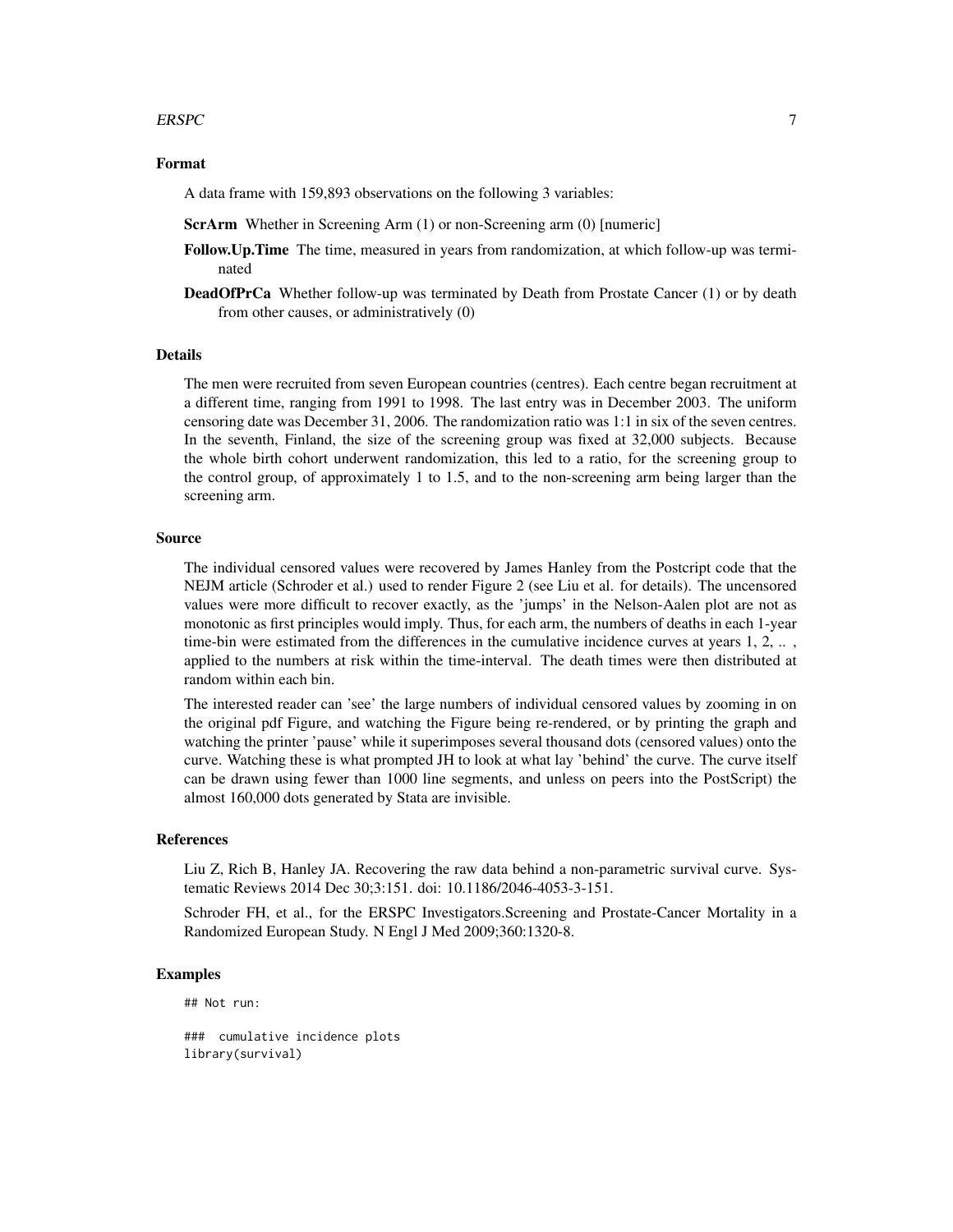```
library(casebase)
data("ERSPC")
KM = survfit(Surv(Follow.Up.Time,DeadOfPrCa) ~ ScrArm, data = ERSPC)
str(KM)
par(mfrow=c(1,1),mar = c(5,5,0.1,0.1))plot(KM$time[ 1: 1501], 1-KM$surv[ 1:1501], type="s", col="red" ,
     ylab = "Risk", xlab="Years since Randomization")
lines(KM$time[1502: 2923], 1-KM$surv[1502: 2923], type="s", col="green" )
### PopulationTime plots
ds <- ERSPC
par(mfrow=c(1,1),mar = c(0.01,0.01,0.1,0.1))plot(c(-0.5,15.75),c(-93000,80000), col="white" )
set.seed(7654321)
OFF = 2000
for(i in 0:1) {
    t=seq(0.01,14.9,0.01)
    S = function(x) sum(ds$Follow.Up.Time[ds$ScrArm==i] >= x)
   n = unlist(lapply(t,"S"))
    if(i==1) yy = c(0, n, 0) + 0FFif(i==0) yy = c(0,-n,0) - OFFpolygon(c(0,t,14.9),yy,col="grey80",border=NA)
    t.d = ds$Follow.Up.Time[ds$ScrArm==i & ds$DeadOfPrCa==1]
    for(j in 1:length(t.d) (time.index = ceiling(t.d[j]/0.01)nn = n[ time.index ]
        if(i==1) h = runif(1,0.01*nn,0.99*nn) + OFF
        if(i==0) h = runif(1,-0.99*nn,-0.01*nn) - OFF
        points(t.d[j],h, pch=19,cex=0.25,col="red")
    }
}
for (t in 1:15) text(t,0,tofstring(t), cex=0.75)text(15.25,0,"Year", cex=0.75,adj=c(0,0.5))
for (n in seq(0,90000,10000)) {
    if(n> 0 & n < 80000) text(-0.1,n+OFF,format(n,big.mark=","), cex=0.75,adj=c(1,0.5))
    if(n> 0) text(-0.1,-n-OFF,format(n,big.mark=","), cex=0.75,adj=c(1,0.5))
    segments(-0.05, n+OFF, 0, n+OFF , lwd=0.5)
    segments(-0.05, -n-OFF, 0, -n-OFF, lwd=0.5 )
}
text(4, 70000+OFF,"Screening Arm of ERSPC", cex=1,adj=c(0,0.5))
text(4,-85000-OFF,"No-Screening Arm", cex=1,adj=c(0,0.5))
text(-0.75,78000+OFF,"Number of
Men being Followed", cex=1,adj=c(0,0.5))
```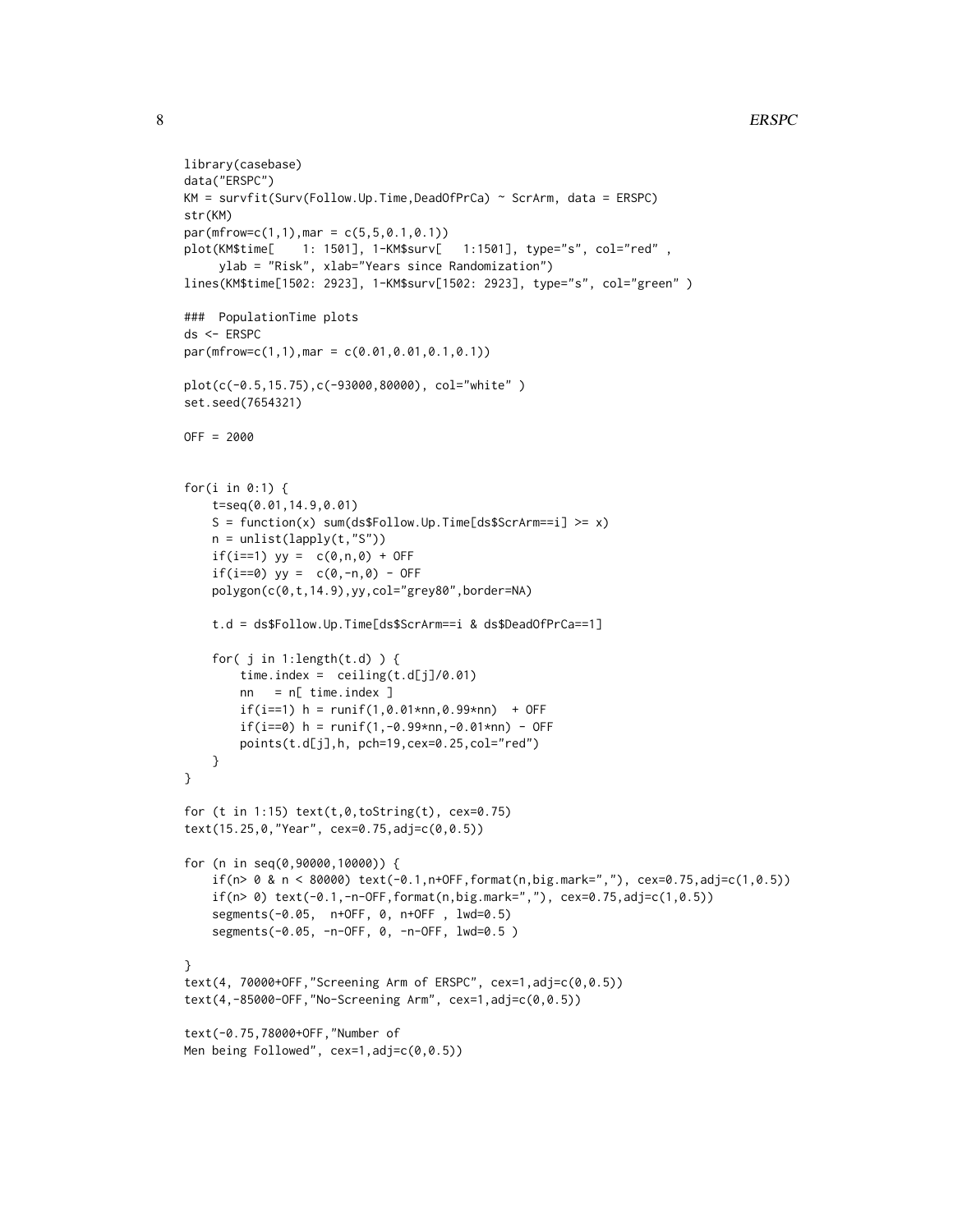#### <span id="page-8-0"></span>fitSmoothHazard 9

 $h = 50000+0FF$ points(9.5,h, pch=19,cex=0.25,col="red") text(9.6,h,"Death from Prostate Cancer", adj=c(0,0.5))

#The randomization of the Finnish cohorts were carried out on January 1 of #each of the 4 years 1996 to 1999. This, coupled with the uniform December 31 #2006 censoring date, lead to large numbers of men with exactly 11, 10, 9 or 8 #years of follow-up.

#Tracked backwards in time (i.e. from right to left) , the PopulationTime #plot shows the recruitment pattern from its beginning in 1991, and in #particular the Jan 1 entries in successive years.

#Tracked forwards in time (i.e. from left to right), the plot for the first #three years shows attrition due entirely to death (mainly from other causes). #Since the Swedish and Belgian centres were the last to close their #recruitment - in December 2003 - the minimum potential follow-up is three #years. Tracked further forwards in time (i.e. after year 3) the attrition is #a combination of deaths and staggered entries.

## End(Not run)

<span id="page-8-1"></span>fitSmoothHazard *Fit smooth-in-time parametric hazard functions.*

#### Description

Miettinen and Hanley (2009) explained how case-base sampling can be used to estimate smoothin-time parametric hazard functions. The idea is to sample person-moments, which may or may not correspond to an event, and then fit the hazard using logistic regression.

#### Usage

```
fitSmoothHazard(formula, data, time, censored.indicator, ...)
```
#### Arguments

| formula | an object of class "formula" (or one that can be coerced to that class): a symbolic<br>description of the model to be fitted. The details of model specification are given<br>under Details.                               |
|---------|----------------------------------------------------------------------------------------------------------------------------------------------------------------------------------------------------------------------------|
| data    | a data frame, list or environment containing the variables in the model. If not<br>found in data, the variables are taken from environment (formula), typically<br>the environment from which fit Smooth Hazard is called. |
| time    | a character string giving the name of the time variable. See Details.                                                                                                                                                      |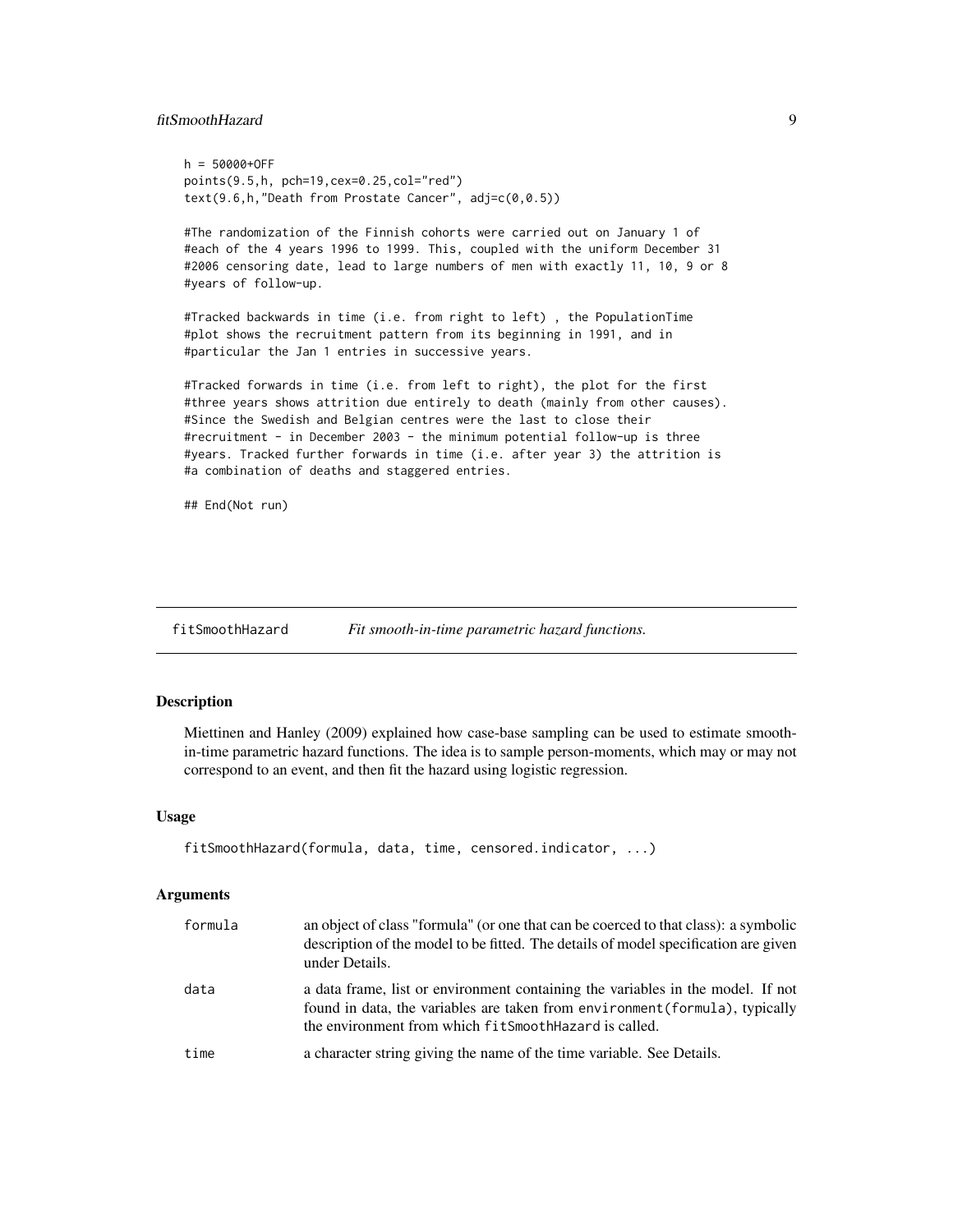<span id="page-9-0"></span>

|                         | censored.indicator                                                                                                                                                                                                                 |
|-------------------------|------------------------------------------------------------------------------------------------------------------------------------------------------------------------------------------------------------------------------------|
|                         | a character string of length 1 indicating which value in event is the censored.<br>This function will use relevel to set censored indicator as the reference<br>level. This argument is ignored if the event variable is a numeric |
| $\cdot$ $\cdot$ $\cdot$ | Additional parameters passed to sampleCaseBase. If data inherits from the<br>class cbData, then these parameters are ignored.                                                                                                      |

#### Details

The object data should either be the output of the function [sampleCaseBase](#page-12-1) or the source dataset on which case-base sampling will be performed. In the latter case, it is assumed that data contains the two columns corresponding to the supplied time and event variables. If time is missing, the function looks for a column named "time" in the data. Note that the event variable is inferred from formula, since it is the left hand side.

#### Value

An object of glm and lm when there is only one event of interest, or of class [CompRisk](#page-5-1), which inherits from vglm, for a competing risk analysis. As such, functions like summary, deviance and coefficients give familiar results.

```
# Simulate censored survival data for two outcome types from exponential distributions
library(data.table)
set.seed(12345)
nobs <- 5000
tlim <-20# simulation parameters
b1 < -200b2 < -50# event type 0-censored, 1-event of interest, 2-competing event
# t observed time/endpoint
# z is a binary covariate
DT <- data.table(z=rbinom(nobs, 1, 0.5))
DT[, \rightrightarrows ("t_event" = rweibull(nobs, 1, b1),
          "t_{comp" = rweibull(nobs, 1, b2))]DT[, `:=`("event" = 1 * (t_event < t_comp) + 2 * (t_event >= t_comp),
         "time" = pmin(t_event, t_comp))]
DT[time >= tlim, \text{':='}("event" = 0, "time" = \text{tlim})]
out_linear <- fitSmoothHazard(event ~ time + z, DT)
out_log <- fitSmoothHazard(event ~ log(time) + z, DT)
```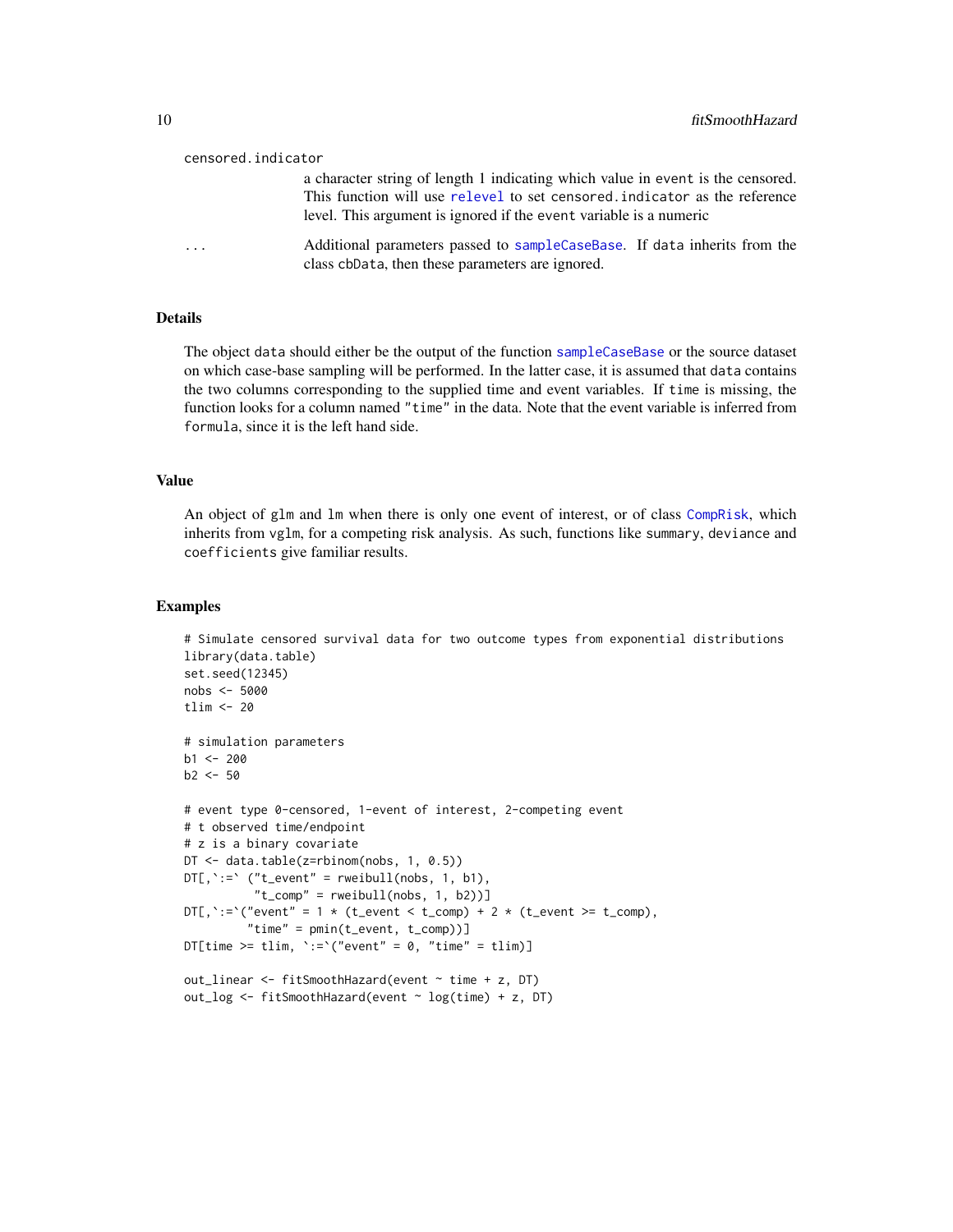<span id="page-10-1"></span><span id="page-10-0"></span>

#### <span id="page-10-2"></span>Description

plot method for objects of class popTime and popTimeExposure

Create a data frame for population time plots to give a visual representation of incidence density

#### Usage

```
## S3 method for class 'popTime'
plot(x, ..., xlab = "Follow-up time", ylab = "Population",
  line.width = 1, line.colour = "grey80", point.size = 1,
 point.colour = "red", legend = FALSE, legend.position = c("bottom",
  "top", "left", "right"))
## S3 method for class 'popTimeExposure'
plot(x, ..., ncol = 1, xlab = "Follow-up time",ylab = "Population", line.width = 1, line.colour = "grey80",
 point.size = 1, point.colour = "red", legend = FALSE,
  legend.position = c("bottom", "top", "left", "right"))
popTime(data, time, event, censored.indicator, exposure)
checkArgsTimeEvent(data, time, event)
```
#### Arguments

| $\mathsf{x}$       | an object of class popTime or popTimeExposure.                                                                                                                                                                                                                                                                                                                                                                                                 |
|--------------------|------------------------------------------------------------------------------------------------------------------------------------------------------------------------------------------------------------------------------------------------------------------------------------------------------------------------------------------------------------------------------------------------------------------------------------------------|
| $\ddotsc$          | Ignored.                                                                                                                                                                                                                                                                                                                                                                                                                                       |
|                    | xlab, ylab, line.width, line.colour, point.size, point.colour, legend, legend.position                                                                                                                                                                                                                                                                                                                                                         |
|                    | See par.                                                                                                                                                                                                                                                                                                                                                                                                                                       |
| ncol               | Number of columns.                                                                                                                                                                                                                                                                                                                                                                                                                             |
| data               | a data. frame or data. table containing the source dataset.                                                                                                                                                                                                                                                                                                                                                                                    |
| time               | a character string giving the name of the time variable. See Details.                                                                                                                                                                                                                                                                                                                                                                          |
| event              | a character string giving the name of the event variable contained in data.<br>See Details. If event is a numeric variable, then 0 needs to represent a cen-<br>sored observation, 1 needs to be the event of interest. Integers 2, 3,  and<br>so on are treated as competing events. If event is a factor or character and<br>censored indicator is not specified, this function will assume the reference<br>level is the censored indicator |
| censored.indicator |                                                                                                                                                                                                                                                                                                                                                                                                                                                |
|                    | a character string of length 1 indicating which value in event is the censored.<br>This function will use relevel to set censored indicator as the reference<br>level. This argument is ignored if the event variable is a numeric                                                                                                                                                                                                             |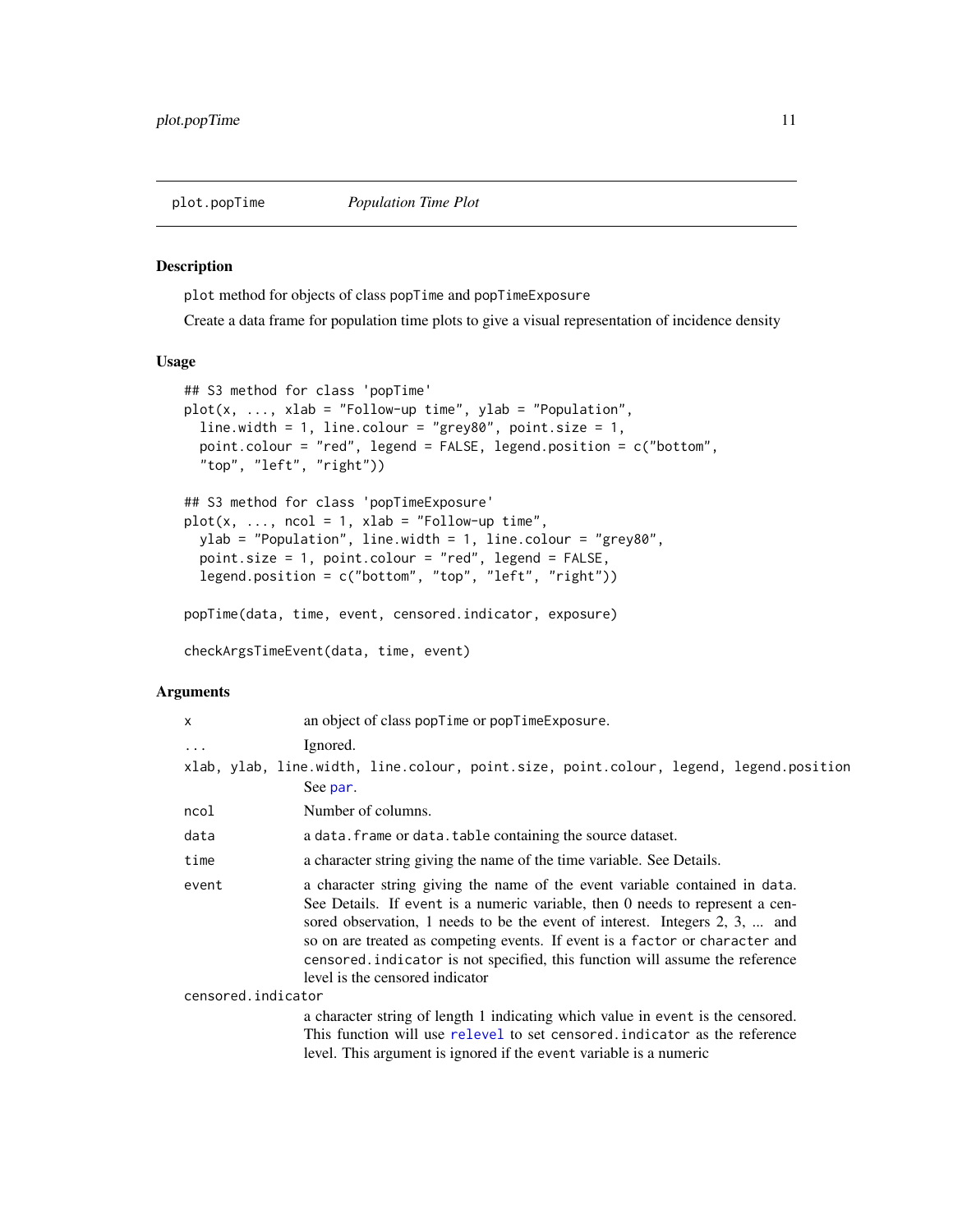```
exposure a character string of length 1 giving the name of the exposure variable which
                  must be contained in data. Default is NULL. This is used to produced exposure
                  stratified plots. If an exposure is specified, popTime returns an object of class
                  popTimeExposure
```
#### Details

It is assumed that data contains the two columns corresponding to the supplied time and event variables. If either the time or event argument is missing, the function looks for columns that contain the words "time", "event", or "status" in them (case insensitive). The function first looks for the time variable, then it looks for the event variable. This order of operation is important if for example the time variable is named "event time" and the event variable is named "event indicator". This function will first (automatically) find the time variable and remove this as a possibility from subsequent searches of the event variable. The following regular expressions are used for the time and event variables:

```
time "[\s\W_]+time|^time\b"
event "[\s\W_]+event|^event\b|[\s\W_]+status|^status\b"
```
This allows for "time" to be preceded or followed by one or more white space characters, one or more non-word characters or one or more underscores. For example, the following column names would be recognized by the function as the "time" variable: "time of death", "death\_time", "Time", "time", "diag But the following will not be recognized: "diagtime","eventtime", "Timediag"

#### Value

The methods for plot return a population time plot, stratified by exposure status in the case of popTimeExposure.

The methods for plot return a population time plot, stratified by exposure status in the case of popTimeExposure.

An object of class popTime (or popTimeExposure if exposure is specified), data.table and data.frame in this order! The output of this function is to be used with the plot method for objects of class popTime or of class popTimeExposure, which will produce population time plots

#### See Also

[plot.popTime](#page-10-1), [plot.popTimeExposure](#page-10-2)

```
## Not run:
data(bmtccr)
popTimeData <- popTime(data = bmtccr, time = "ftime", exposure = "D")
# p is an object of class gg and ggplot
p <- plot(popTimeData)
# you can further modify the object using all ggplot2 functions
# here we modify the number of y-tick labels
p + scale_y_continuous(breaks = seq(0, max(popTimeData$data$ycoord), 10))
```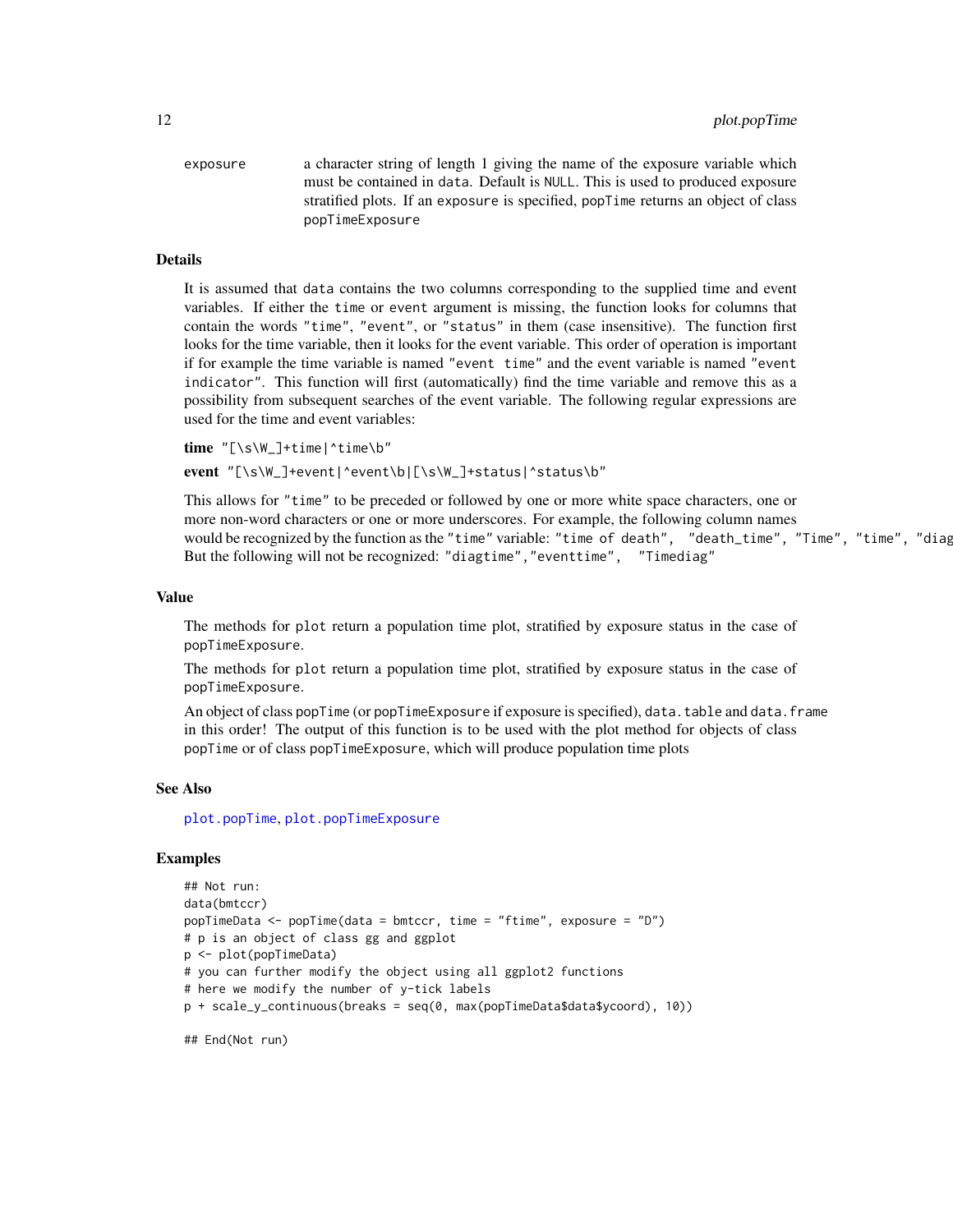#### <span id="page-12-1"></span><span id="page-12-0"></span>Description

This function implements the case-base sampling approach described in Hanley and Miettinen, Int J Biostatistics 2009. It can be used to fit smooth-in-time parametric functions easily, via logistic regression.

#### Usage

```
sampleCaseBase(data, time, event, ratio = 10, comprisk = FALSE,
 censored.indicator)
```
#### Arguments

| data               | a data. frame or data. table containing the source dataset.                                                              |
|--------------------|--------------------------------------------------------------------------------------------------------------------------|
| time               | a character string giving the name of the time variable. See Details.                                                    |
| event              | a character string giving the name of the event variable. See Details.                                                   |
| ratio              | Integer, giving the ratio of the size of the base series to that of the case series.<br>Defaults to 10.                  |
| comprisk           | Logical. Indicates whether we have multiple event types and that we want to<br>consider some of them as competing risks. |
| censored.indicator |                                                                                                                          |
|                    | a character string of length 1 indicating which value in event is the censored.                                          |
|                    | This function will use relevel to set censored indicator as the reference                                                |
|                    | level. This argument is ignored if the event variable is a numeric                                                       |

#### Details

The base series is sampled using a multinomial scheme: individuals are sampled proportionally to their follow-up time.

It is assumed that data contains the two columns corresponding to the supplied time and event variables. If either the time or event argument is missing, the function looks for columns with appropriate-looking names (see [checkArgsTimeEvent](#page-10-2)).

#### Value

The function returns a dataset, with the same format as the source dataset, and where each row corresponds to a person-moment sampled from the case or the base series. otherwise)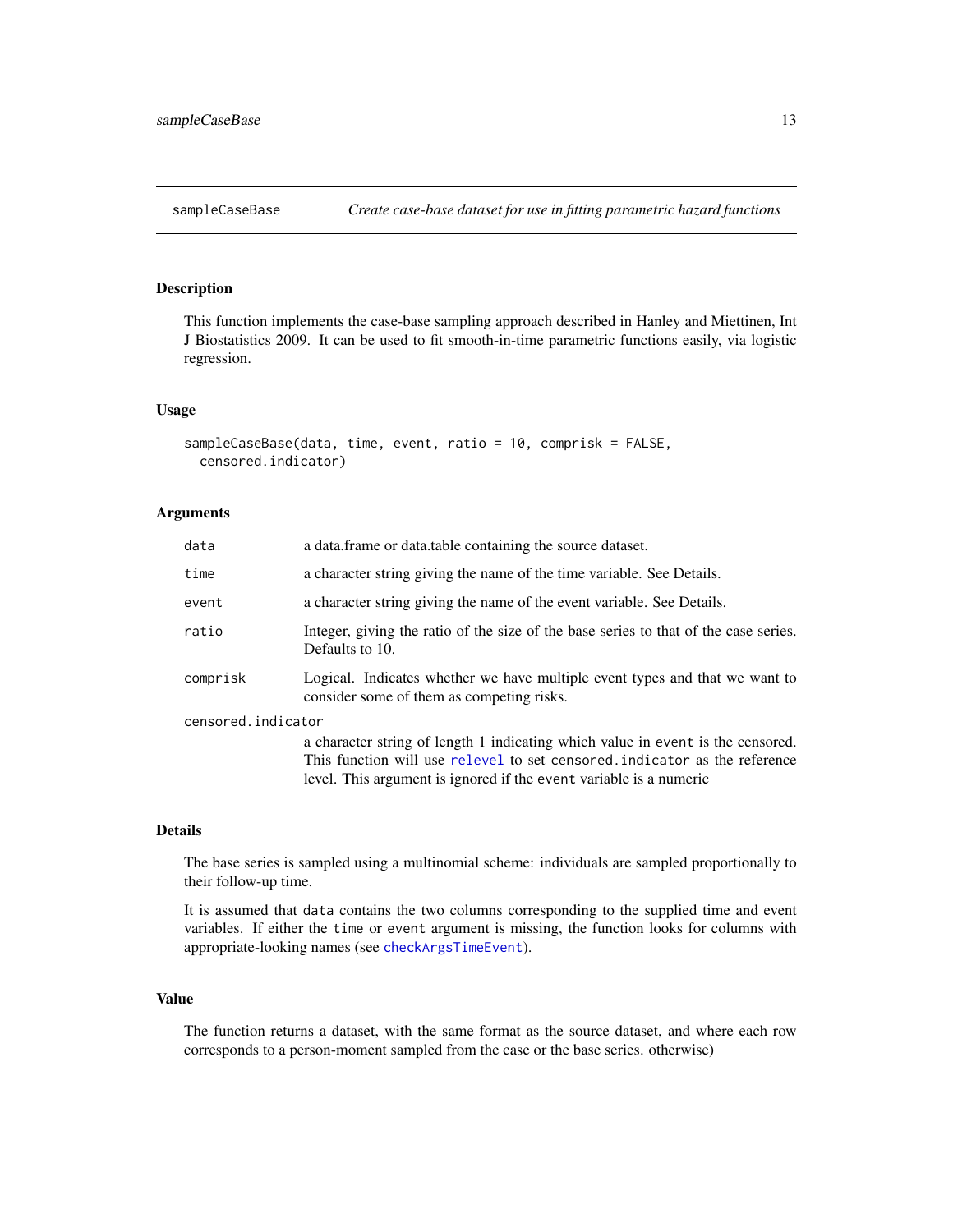```
# Simulate censored survival data for two outcome types from exponential distributions
library(data.table)
set.seed(12345)
nobs <- 5000
tlim <- 10
# simulation parameters
b1 < -200b2 < -50# event type 0-censored, 1-event of interest, 2-competing event
# t observed time/endpoint
# z is a binary covariate
DT <- data.table(z=rbinom(nobs, 1, 0.5))
DT[, \rightrightarrows ("t_event" = rweibull(nobs, 1, b1),
          "t_comp" = rweibull(nobs, 1, b2))]
DT[, `:=`("event" = 1 * (t_event < t_comp) + 2 * (t_event >= t_comp),
         "time" = pmin(t_event, t_comp))]
DT[time >= tlim, \text{':=}'("event" = 0, "time" = tlim)]
out <- sampleCaseBase(DT, time = "time", event = "event", comprisk = TRUE)
```